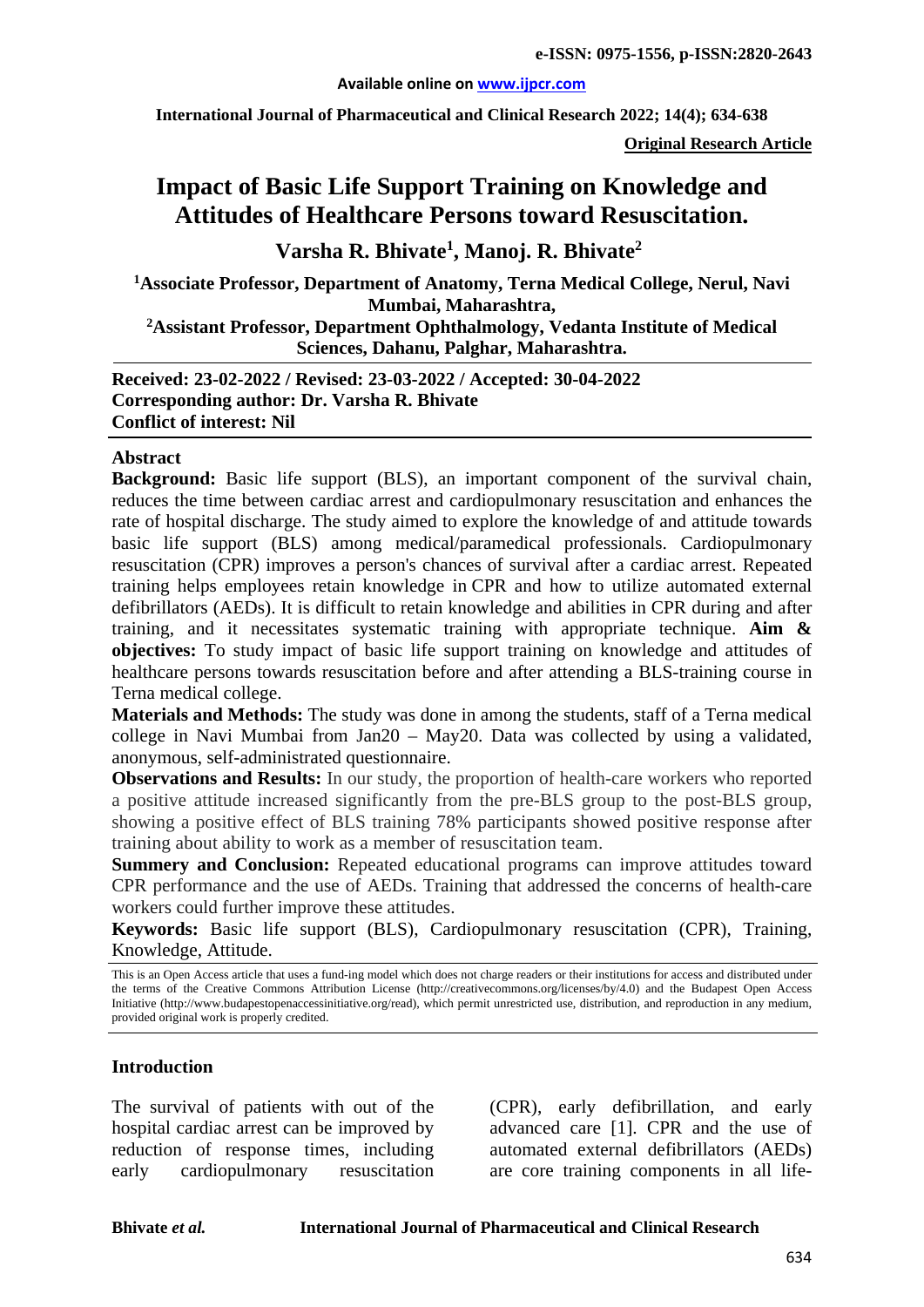support courses, including basic lifesupport (BLS) provider training. To successfully complete a BLS course, a provider must demonstrate the psychomotor skills and cognitive knowledge needed to deliver CPR effectively. Assessment of attitudes, knowledge and influences that affect the use of CPR and AEDs among health-care professionals (physicians, nurses, emergency medical technicians and paramedics) is important. Factors that negatively influence the attitudes of nursing staff toward administration of CPR include fear of contracting a contagious illness [2] and lack of training, which might reduce confidence in performing CPR [3]. Similarly, health-care workers can be reluctant to provide mouth-tomouth ventilation without the appropriate means [4,5], because of anxiety that they might contract an illness [6], that they might cause trauma or that the AED might not work properly [7].

Assessment of attitudes, knowledge and influences that affect the use of CPR and AEDs among health-care professionals (physicians, faculties, nurses, medical technicians and paramedics) is important.

## **Aim & Objectives:**

**Aim**: To study impact of basic life support training on knowledge and attitudes of healthcare persons towards resuscitation before and after attending a BLS-training course in Terna medical college.

## **Objectives**:

1. To assess health-care providers' attitudes toward CPR–AED training before taking the course.

2. To identify factors influencing attitudes toward CPR–AED use.

3. To determine the effect of attending the BLS course on attitudes toward CPR and defibrillation.

4. To explore the level of knowledge among participants before and after the BLS training.

## **Materials and Methods**

A study was carried out among the students, staff of a Terna medical college in Navi Mumbai from Jan20 – May20. Data was collected using a validated, anonymous, self-administrated questionnaire, delivered in a written form to our study participants, after explaining the voluntary nature of the questionnaire and obtaining a verbal consent from the study participants. Participants perceptions about BLS training, was studied.

**Tool:** The response to the perceptions was assessed using four-point Likert scale each rated from 0-4 (Likert scale: 0, strongly disagree to 4, strongly agree), that measure five domains:

Students' perceptions of learning; perceptions of teachers; academic selfperception; perceptions of the atmosphere; and social self-perception. The Statistical Package for the Social Sciences software (SPSS version 21.0) was used for data analysis. Both descriptive and analytic statistics was assessed. The chi-squared test was used for categorical data and the ttest for continuous numerical data. We used 75% of total attitude score as a cutoff point to determine positive attitude and used 50% of total concern score as a cutoff point to determine high concern, and this cut off point was equivalent to 75th percentile of concern score in this study. Multiple linear regression analyses applied to identify the significant predictors of the attitude and knowledge scores. Statistical significance was considered at  $p < 0.05$ .

**D. Study Plan:** Data Collection Source: students, staff and faculty of Terna medical college.

Data Collection method: Questionnaire

Sample Size: 200

The study was approved by the hospital ethical review committee and written informed consent was obtained before a respondent completed the questionnaire. The questionnaire didn't contain the name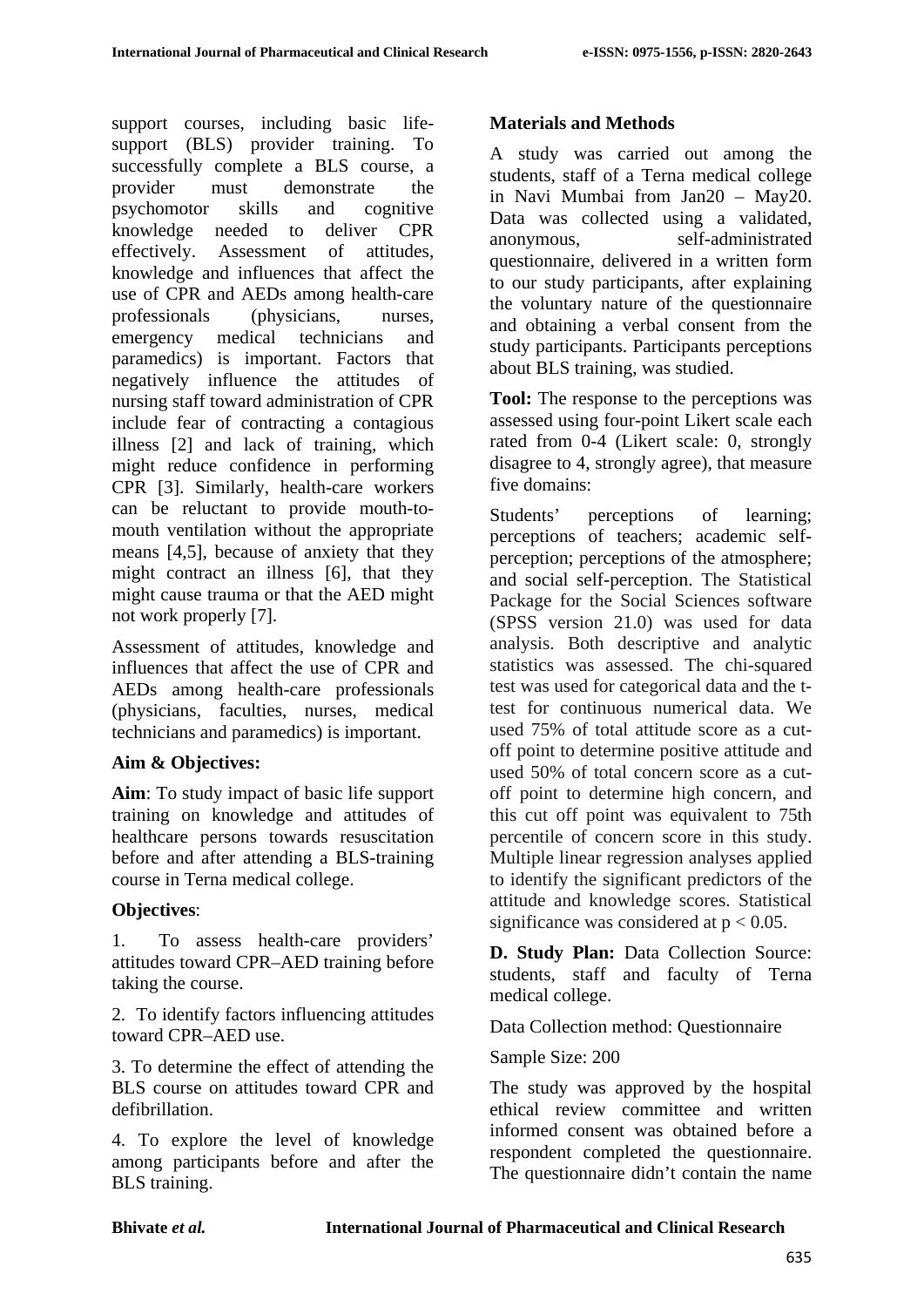of the participants; thus, the confidentiality of the participants was maintained.

### **Results:**

Training was associated with an increase in the prevalence of positive attitudes, from 51.4% in the pre-BLS group to 66.8% in the post-BLS group. In our study, the proportion of health-care workers who reported a positive attitude increased significantly from the pre-BLS

group to the post-BLS group, showing a positive effect of BLS training. This effect of recent BLS training on attitude remained after adjusting for known possible confounders, including previous BLS training. In regression analyses, recent BLS training predicted positive attitude, as did the number of previous BLS training courses, previous exposure to cardiac-arrest cases and low concern scores.



**Figure 1: Participants response after training about mouth-to-mouth ventilation during CPR.**

If an AED is available, 41.5%participants strongly feel that they would use it to attend a cardiac arrest patient.41.5% also agree for the same.14% were neural. AED should be mandated in the clinic and office settings according to 82.9% participants.17.1 participants were neutral.

63.5 % agreed that defibrillation should be performed by any healthcare professional on the scene. After training 87.8% feel that they know how to defibrillate. 41.5% Strongly agree that only doctors should defibrillate.17% agree for this and 36% completely disagree for the same.



**Figure 2: Participants response after training about ability to work as a member of resuscitation team**

### **Discussion:**

The knowledge and abilities of initial lifesupport care have been the core emphasis of BLS training. However, attitude is also crucial in real-life situations. We focused on characteristics that influence willingness to perform CPR and assessed them using a questionnaire. The survival rate after cardiac arrest depends on the quality of cardiopulmonary resuscitation (CPR), alarm response time, and time to defibrillation [1,2]. All healthcare professionals should be able to perform CPR with competence [3]. Studies have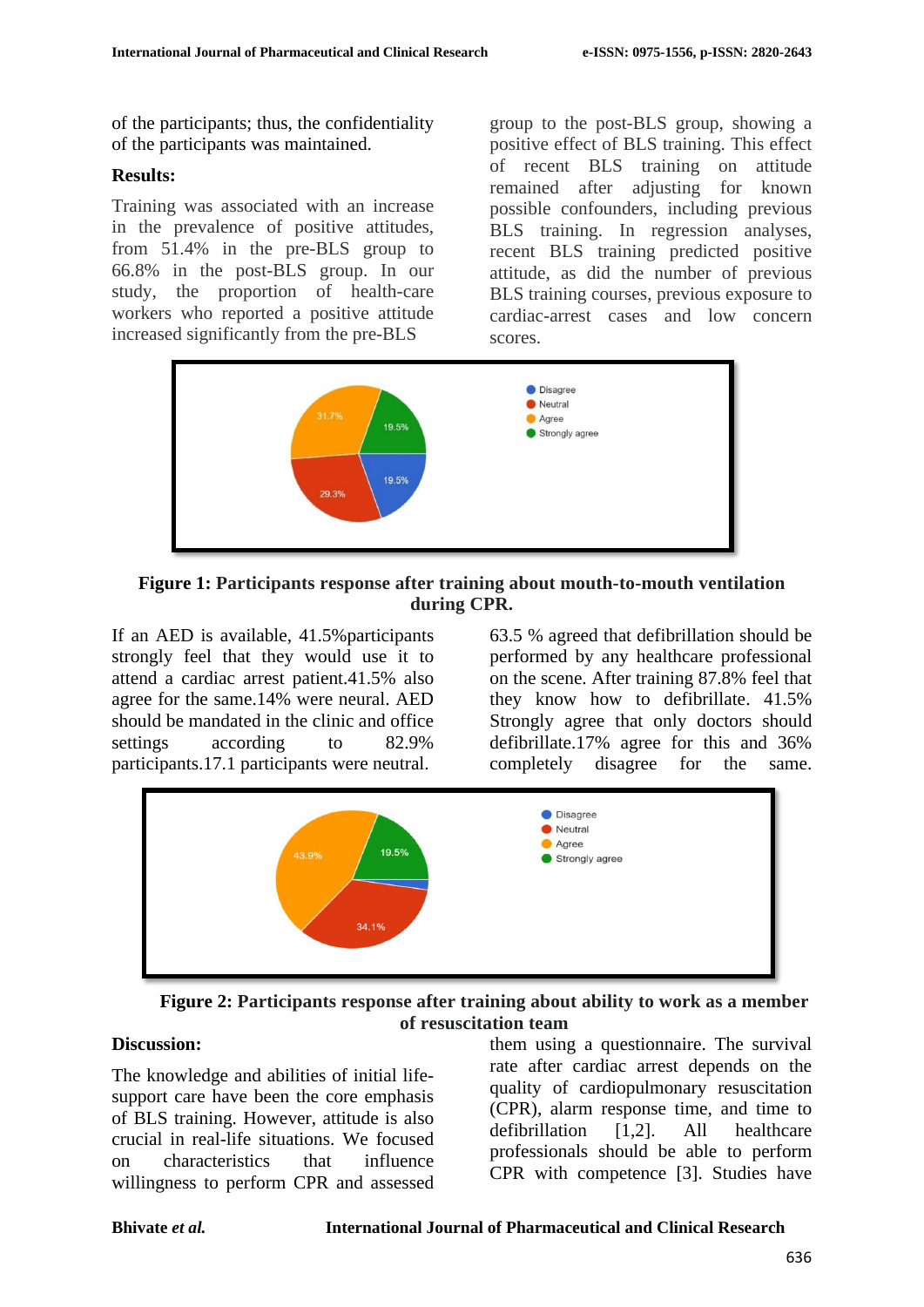investigated and compared different ways of teaching CPR with the aim to find a gold standard, maximizing the best retention of knowledge [4-6]. Some studies have also suggested that too much emphasis is placed upon verbal information and too little on practical skills during training [5,7,8]. In the year 2000, CPR guidelines recommended that health care professionals should use an AED as soon as possible during CPR [9]. In order to be able to perform CPR effectively, however, they must first possess a theoretical knowledge of the subject. Previous studies have mostly investigated the CPR knowledge of nurses [10, 11]. One of these studies, for example, stated that accurate knowledge of CPR guidelines was associated with a better chest compression rate and compression to ventilation ratio [10]. In another study including a mixed group of 224 medical students and physicians, improvement in CPR knowledge was recognized after training [12].

Repeated training helps employees remember CPR and how to operate an AED [8]. It is difficult to retain knowledge and abilities in CPR during and after training, and it necessitates systematic instruction with suitable methods [3]. The number of previous BLS training events attended had a beneficial effect in our study, lowering concern and raising attitude. Re-education was found to improve knowledge and abilities in a prior research of professional nurses CPR skills, which was examined at regular intervals [5]. In a number of earlier research [8, 9], a lack of training was cited as a major factor influencing health-care providers opinions toward CPR performance. Even for seasoned employees, data suggests that training is necessary [8]. Our findings, which were consistent with earlier research, showed that repeated instructional programmes can change attitudes regarding CPR and the use of AEDs. The number of previous BLS training courses taken was linked to the degrees of knowledge. [13]

Participants with a more positive attitude and concern, training experience resulted in more positive attitudes and reduced anxiety. Individuals with limited experience are less knowledgeable about CPR and AEDs, CPR training should be done on a regular basis.

Individual providers and health-care organisations, both parties should be involved in ensuring that such courses are offered. Future research is needed to determine the effects of varied BLS training frequency and formats on performance.

### **Conclusion:**

Our findings, which corroborated earlier research, showed that repeated instruction programmes can alter attitudes regarding CPR performance and AED use. The number of previous BLS training courses attended was linked to attitudes and concerns about CPR and AEDs, with persons with more training experience having better attitudes and willingness to perform CPR.

Our findings, which corroborated earlier research, showed that repeated instruction programme can alter attitudes regarding CPR performance and AED use. The number of previous BLS training courses attended was linked to attitudes and concerns about CPR and AEDs, with persons with more training experience having better attitudes and less concern than those with little experience.

CPR training should be done on a regular basis. Individual clinicians and health-care organizations should both be involved in ensuring that such training are taken and finished in order to improve confidence in CPR performance and perhaps save lives.

CPR training should be done on a regular basis. Individual clinicians and health-care organizations should both be involved in ensuring that such training are taken and